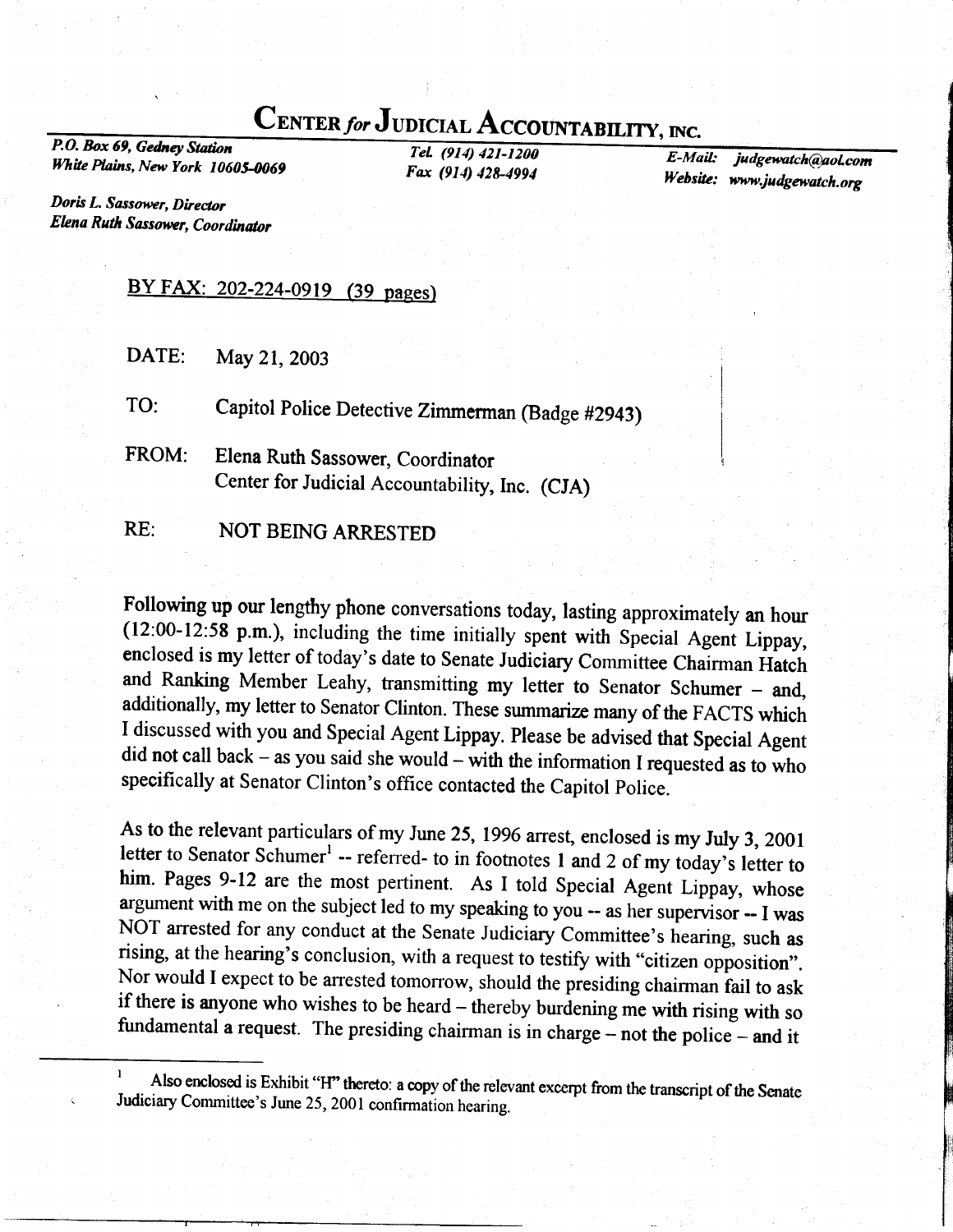is his decision whether or not to condemn me to jail for simply exercising my democratic right to be heard in opposition on behalf of the People of New York State and the Second Circuit.

As you did not indicate any other reason for arresting me, I trust there will be no unpleasantness. In any event, I will bring with me my file of the June 25, 1996 arrest, including the file of the police misconduct compla should there be any questions. You may be sure  $-$  and as is reflected by those files, as likewise by all my communications with Senator Clinton, Senator Schumer, the Senate Judiciary Committee, etc.<sup>2</sup> -- I am a cooperative, conscientious, and law-abiding person, who believes that citizen rights and responsibilities in a democracy should count for something, as likewise evidentiary proof.

Thank you.

Elena Rus

### Enclosures

cc: President George W. Bush

Senator Orrin G. Hatch, Chairman, U.S. Senate Judiciary Committee Senator Patrick J. Leahy, Ranking Member, U.S. Senate Judiciary Committee Senator Charles E. Schumer Senator Hillary Rodham Clinton New York Court of Appeals Judge Richard C. Wesley P. Kevin Castel, Esq. The Press

<sup>&</sup>lt;sup>2</sup> This correspondence is either already – or in the process of being -- posted on CJA's website. Special Agent Lippay may have already checked it out for herself, as I directed her to the website when she questioned me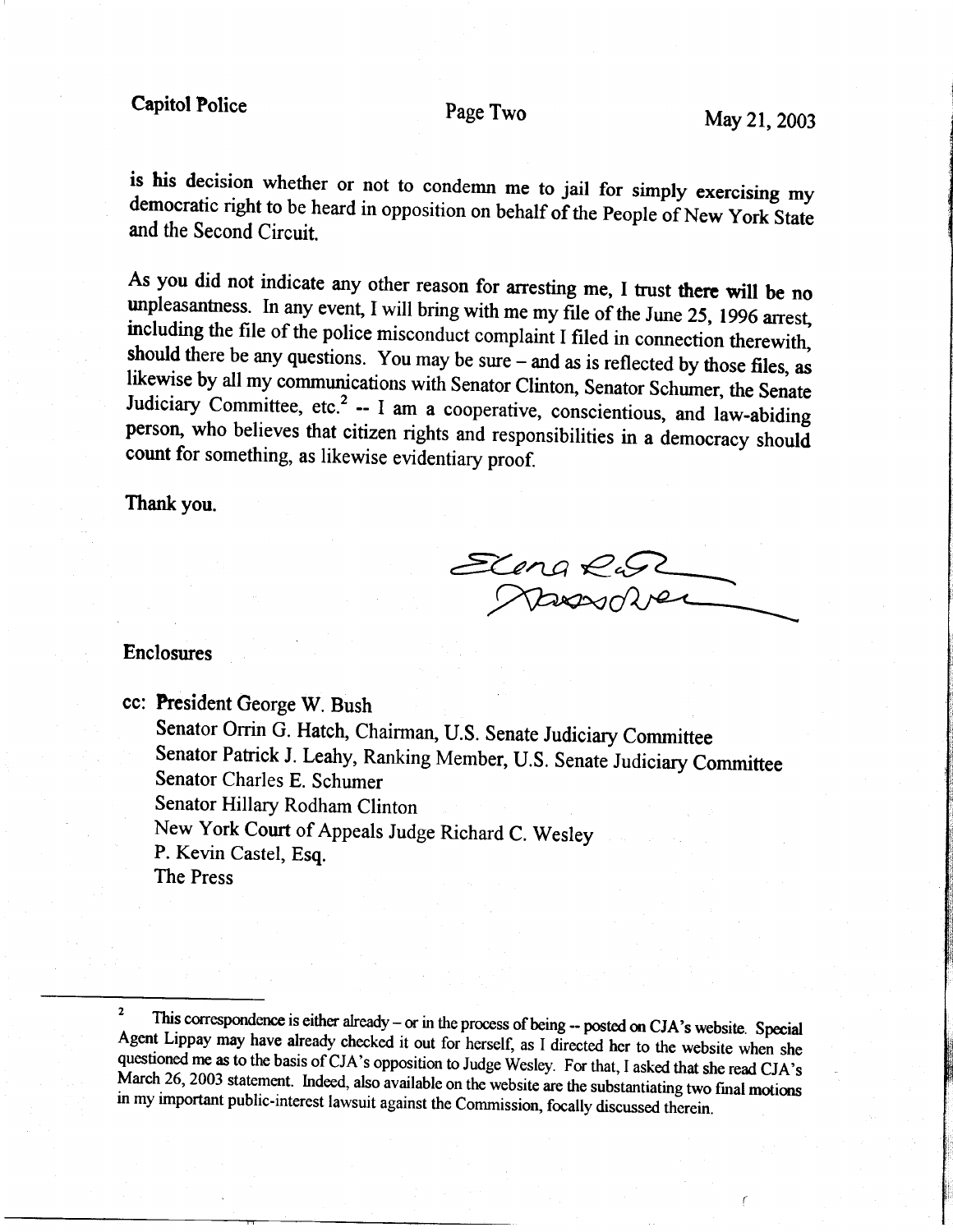TRANSMISSION VERIFICATION REPORT

TIME : 05/21/2003 22:25 NAME : CJA FAX : 9144284994 TEL : 9144211200

CapDo/Police

DATE, TIME FAX NO. /NAME DURATION PAGE(S) **RESULT** MODE.

05/21 21:52 12022240919 00:33:16 39 OK. **STANDARD** 

## ECM